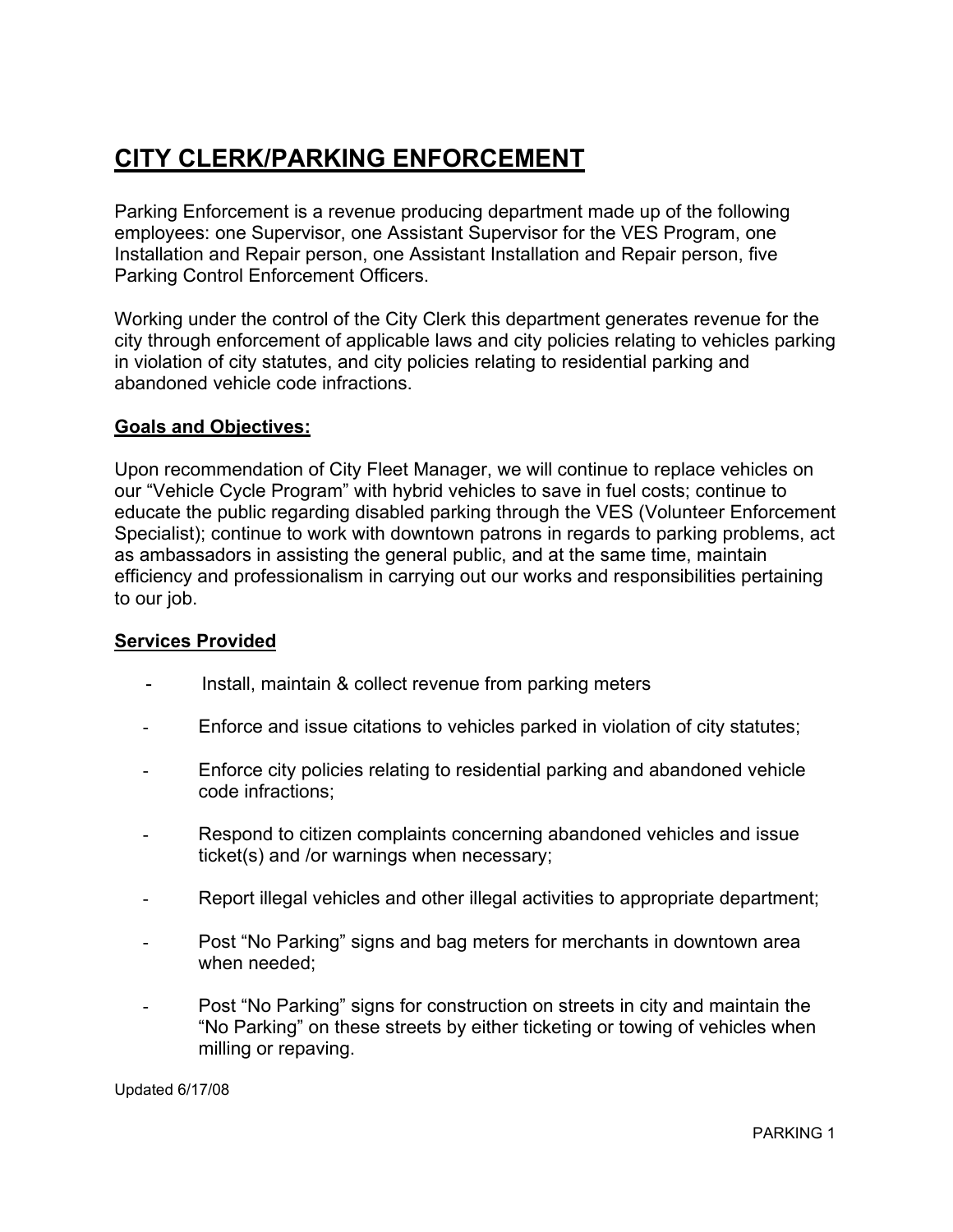# PARKING ADMINISTRATION<br>Dept # 0132<br>2009 BUDGET COMPARISON

| <b>Total</b>                        | \$556,441             | \$275,306                          | \$610,086                     | \$621,839                | \$11,753                                    | 1.93%                                                  |  |  |
|-------------------------------------|-----------------------|------------------------------------|-------------------------------|--------------------------|---------------------------------------------|--------------------------------------------------------|--|--|
| Total 5400                          | \$32,194              | \$-                                | \$-                           | \$-                      | \$-                                         |                                                        |  |  |
| 5444 PURCHASE OF OTHER EQUIPMENT    | 32,194                |                                    | $\sim$                        | $\overline{\phantom{a}}$ | $\overline{a}$                              |                                                        |  |  |
| <b>Total 5300</b>                   | \$61,734              | \$30,892                           | \$71,523                      | \$80,447                 | \$8,924                                     | 12.48%                                                 |  |  |
| 539B MASTER LEASE                   | 42,894                |                                    | 47,169                        | 50,653                   | 3,484                                       |                                                        |  |  |
| 5399 OTHER SERVICES AND CHARGES     | 105                   |                                    | 2,000                         | 2,000                    |                                             |                                                        |  |  |
| 536T GARAGE CONTRACT - TARGET       | 9,252                 |                                    | 10,040                        | 11,513                   | 1,473                                       |                                                        |  |  |
| 536N GARAGE CONTRACT - NONTARGET    | 1,575                 |                                    | 4,524                         | 4,524                    |                                             |                                                        |  |  |
| 5369 CONTRACTED SERVICE             | 4.646                 |                                    | 5,100                         | 5,100                    |                                             |                                                        |  |  |
| 5342 LIABILITY INSURANCE            | 1,252                 |                                    | 1,390                         | 5,657                    | 4,267                                       |                                                        |  |  |
| 5331 PRINTING OTHER THAN OFFC SUPPL | 1,752                 |                                    | 1,000                         | 1,000                    |                                             |                                                        |  |  |
| 532C CELL PHONE                     | 258                   |                                    | 300                           | $\overline{a}$           | (300)                                       |                                                        |  |  |
| <b>Total 5200</b>                   | \$14,180              | \$8,369                            | \$24,392                      | \$24,392                 | \$-                                         | 0.00%                                                  |  |  |
| 5299 OTHER MATERIALS & SUPPLIES     | 353                   |                                    | 2,500                         | 2,500                    |                                             |                                                        |  |  |
| 5231 GASOLINE                       | 13,127                |                                    | 20,892                        | 20,892                   |                                             |                                                        |  |  |
| 5219 OTHER OFFICE SUPPLIES          | 700                   |                                    | 1,000                         | 1,000                    |                                             |                                                        |  |  |
| <b>Total 5100</b>                   | \$448,332             | \$236,045                          | \$514,171                     | \$517,000                | \$2,829                                     | 0.55%                                                  |  |  |
| 513R RETIREES HEALTH INSURANCE      | 8,500                 |                                    | 9,000                         | 9,000                    |                                             |                                                        |  |  |
| 513A PERF - EMPLOYEES/PD BY CITY    | 8,957                 |                                    | 10,274                        | 10,650                   | 376                                         |                                                        |  |  |
| 5138 CLOTHING ALLOWANCE             | 3,673                 |                                    | 4,500                         | 4,500                    |                                             |                                                        |  |  |
| 5137 WORKERS COMP INSURANCE         | 3,096                 |                                    | 3,245                         | 3,590                    | 345                                         |                                                        |  |  |
| 5136 UNEMPLOYMENT COMPENSATION      | 344                   |                                    | 355                           | 355                      |                                             |                                                        |  |  |
| 5134 LIFE MEDICAL & HEALTH INSURAN  | 76.500                |                                    | 81,000                        | 81,000                   |                                             |                                                        |  |  |
| 5132 FICA                           | 22,229                |                                    | 27,134                        | 27,158                   | 24                                          |                                                        |  |  |
| 5131 PERF - EMPLOYERS SHARE         | 18,662                |                                    | 23,972                        | 25,738                   | 1,766                                       |                                                        |  |  |
| 5111 TOTAL WAGES                    | 306,371               |                                    | 354,691                       | 355,009                  | 318                                         | 0.09%                                                  |  |  |
|                                     | 2007<br><b>ACTUAL</b> | 2008 ACTUAL<br>THRU<br>30-Jun-2008 | 2008 REVISED<br><b>BUDGET</b> | 2009<br><b>SUBMITTED</b> | \$ INCREASE<br>(DECREASE)<br>FROM 2008 APPR | % CHANGE<br><b>FROM 2008</b><br><b>APPR</b><br>TO 2009 |  |  |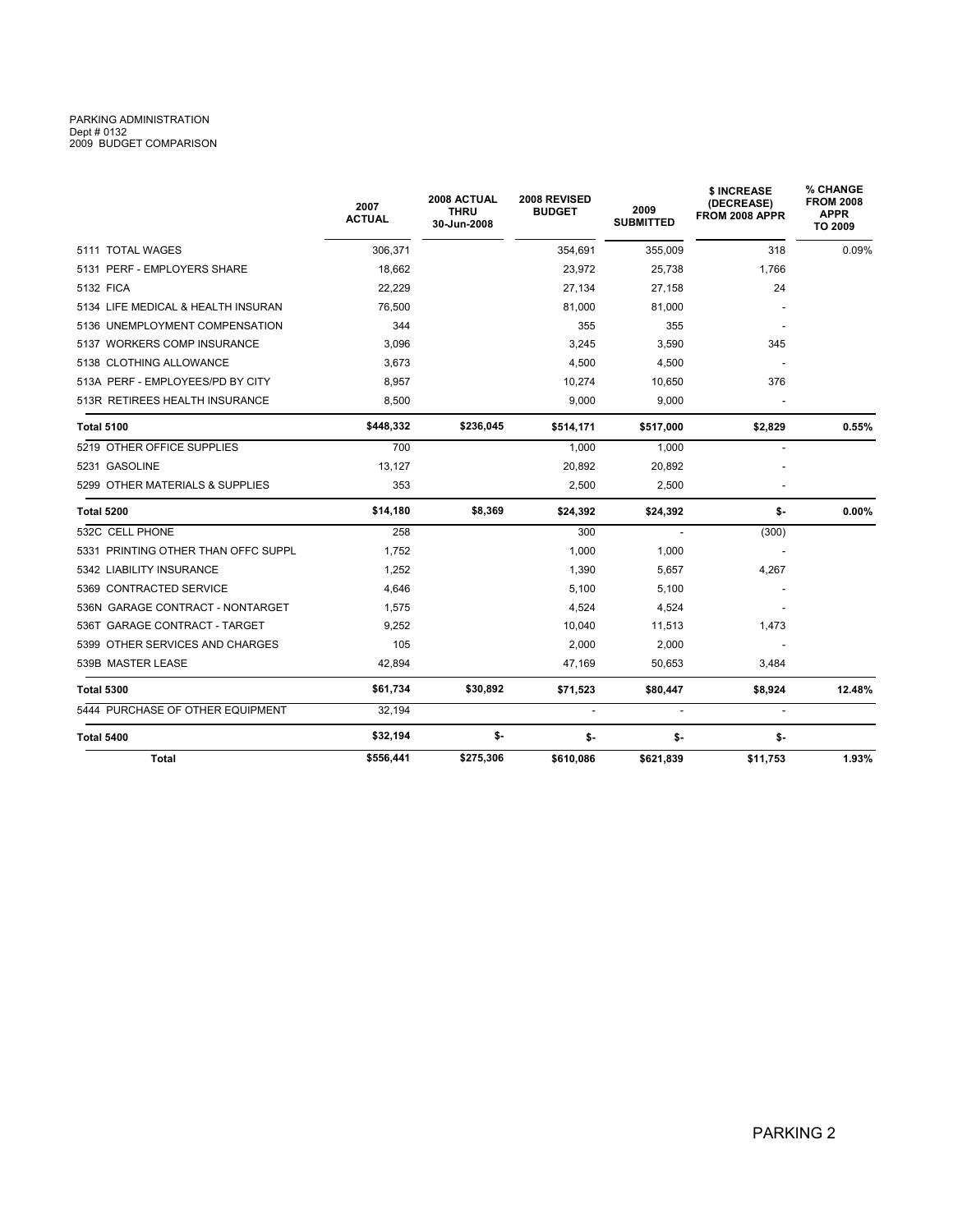| Parking Enforcement 2009-2013 Capital Improvement Program |                                                       |                                      |                |      |                             |        |      |  |  |  |  |
|-----------------------------------------------------------|-------------------------------------------------------|--------------------------------------|----------------|------|-----------------------------|--------|------|--|--|--|--|
|                                                           | FUNDING SOURCE CODE:                                  | <b>GRP-Grant Pending</b>             |                |      | PT-Property Tax             |        |      |  |  |  |  |
|                                                           | <b>CC-Cumulative Capital Fund</b>                     | LE-Lease                             |                |      | RB-Revenue Bond             |        |      |  |  |  |  |
|                                                           | CDBG-Community Development Block Grant                | InfraBd-Infrastructure Bond          |                |      | <b>ST-State Source</b>      |        |      |  |  |  |  |
|                                                           | CEDIT-Co. Economic Development Income Tax             | <b>LRS-Local Roads &amp; Streets</b> |                |      | <b>SU-Sewer Utility</b>     |        |      |  |  |  |  |
|                                                           | <b>CO-County Source</b>                               | MISC-Miscellaneous                   |                |      | SWU-Stormwater Utility      |        |      |  |  |  |  |
|                                                           | FED-Federal Source                                    | MVH-Motor Vehicle Highway            |                |      | TIF-Tax Increment Financing |        |      |  |  |  |  |
| GOB-General Obligation Bond                               |                                                       | PCBF-Park Cumulative Bldg. Fund      |                |      | UF-User Fee                 |        |      |  |  |  |  |
| <b>GRA-Grant Approved</b>                                 |                                                       | <b>PS-Private Source</b>             |                |      | <b>WU-Water Utility</b>     |        |      |  |  |  |  |
| Item#                                                     | <b>Project Title &amp; Description</b>                | <b>Funding</b>                       |                |      | <b>Expenditure</b>          |        |      |  |  |  |  |
|                                                           |                                                       | <b>Source</b>                        | 2009           | 2010 | 2011                        | 2012   | 2013 |  |  |  |  |
|                                                           | Vehicle Replacement                                   |                                      |                |      |                             |        |      |  |  |  |  |
|                                                           | a) 2002 Ford Ranger - Vehicle #22012                  | LE-Lease                             | 27,000         |      | $\blacksquare$              |        |      |  |  |  |  |
|                                                           | b) 2005 GMC Sierra 2550HD                             | LE-Lease                             | $\blacksquare$ |      | $\overline{\phantom{a}}$    | 29,000 |      |  |  |  |  |
| $\overline{2}$                                            | <b>Electronic Parking Meters</b>                      |                                      |                |      |                             |        |      |  |  |  |  |
|                                                           | 150 Eagle CK Mechanisms @ \$149.95 each =             | <b>CEDIT</b>                         | 22,493         |      | $\blacksquare$              |        |      |  |  |  |  |
|                                                           | 150 Duncan Housing #70 @ \$195.00 each =              | <b>CEDIT</b>                         | 29.250         |      | $\blacksquare$              |        |      |  |  |  |  |
|                                                           | 150 (4 Ft.) 40 Gauge steel meter post @ \$42.00 each= | <b>CEDIT</b>                         | 6,300          |      | $\blacksquare$              |        |      |  |  |  |  |
| <b>TOTAL</b>                                              |                                                       |                                      | 85.043         |      | ٠                           | 29,000 |      |  |  |  |  |

1 Vehicle replacement as recommended by Fleet Manager

2 Meters are needed for the Downtown expansion for Harrison Square Project, completion in 2009.